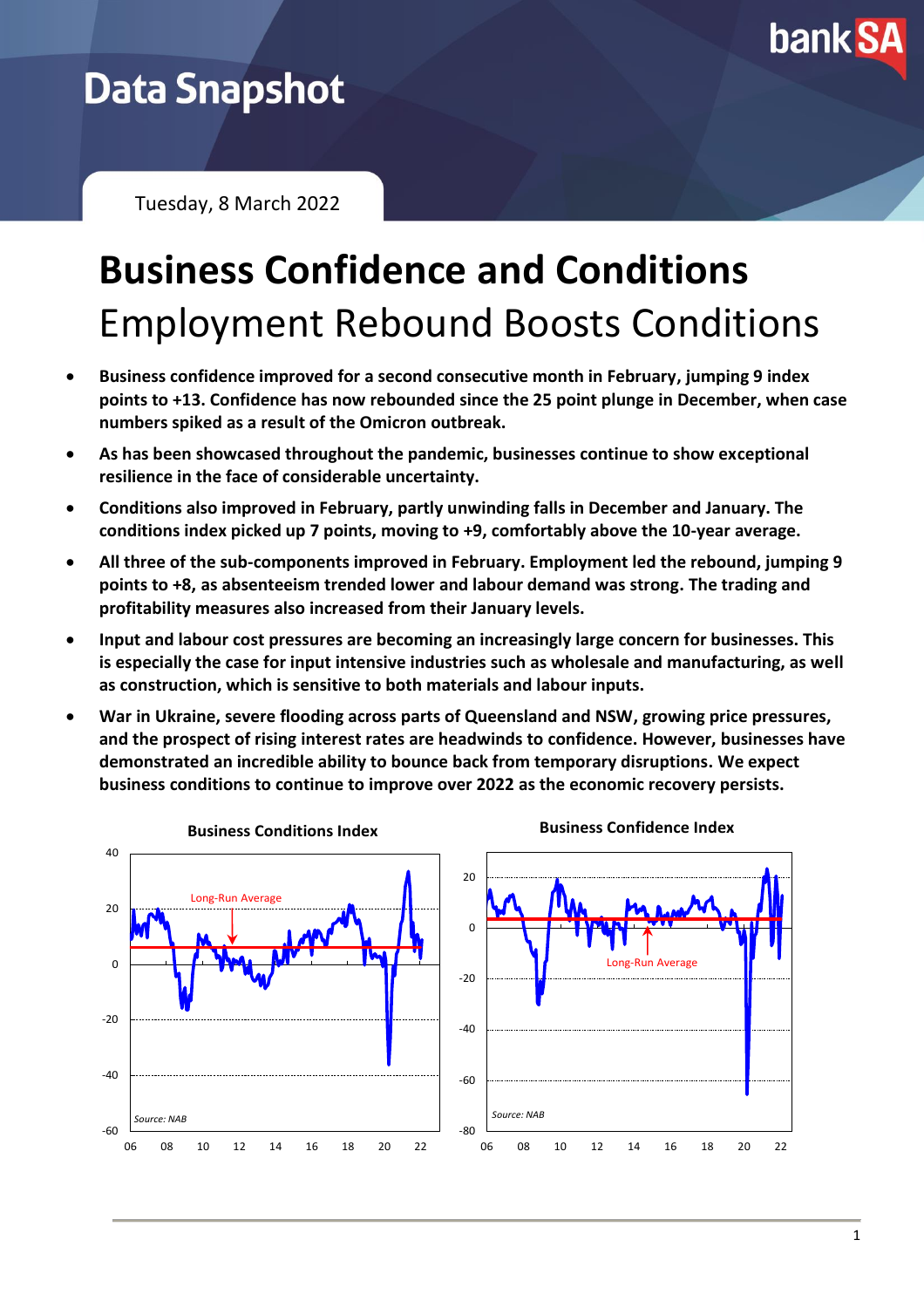Business confidence improved for a second consecutive month in February, continuing to rebound from a sharp fall in December owing to the Omicron outbreak.

The survey was conducted from 21 February to 28 February, meaning that the impact of the war in Ukraine and flooding across large parts of Queensland and NSW will be limited. The effects of these developments will be more fully reflected in the March survey.

Business confidence jumped 9 index points to +13. Confidence has now rebounded since the 25 point plunge in December, when case numbers spiked as a result of the Omicron outbreak. February's impressive result also pushes confidence well above the 10-year average of +4.

This is an impressive rebound considering December's sharp decline in confidence was steeper than any monthly fall during the Delta lockdowns. As has been showcased throughout the pandemic, businesses continue to show exceptional resilience in the face of considerable uncertainty.

Conditions also improved in February, partly unwinding consecutive monthly falls in December and January. The conditions index picked up 7 points, moving to +9, just shy of the index reading of +11 in November. Encouragingly, business conditions are also above the 10-year average.

Many of the challenges facing businesses over December and January subsided in February, alongside falling COVID-19 infections. Staff shortages eased as employees returned from isolation in droves. Downstream, the return of workers alleviated some supply chain pressures as warehouses and distribution networks roared back to life and stock made its way back onto shelves. Falling case numbers also resulted in a rebound in foot traffic. This likely translated into strong demand for many businesses.

The sub-components of the conditions index reflected the recovery; each of the three sub-components improved in February. Employment led the rebound, jumping 9 points into positive territory, to +8, as absenteeism trended lower and labour demand was strong. The trading and profitability measures also picked up, rising to +10 and +5, respectively from +8 and +2 in January. All three sub-indices are currently above their respective 10-year averages, however, remain below levels preceding the Omicron outbreak.



Like previous outbreaks of the virus, confidence rebounded strongest in the states hardest hit. NSW, Victoria, and Queensland reported sharp rises in confidence, while confidence deteriorated in WA and Tasmania.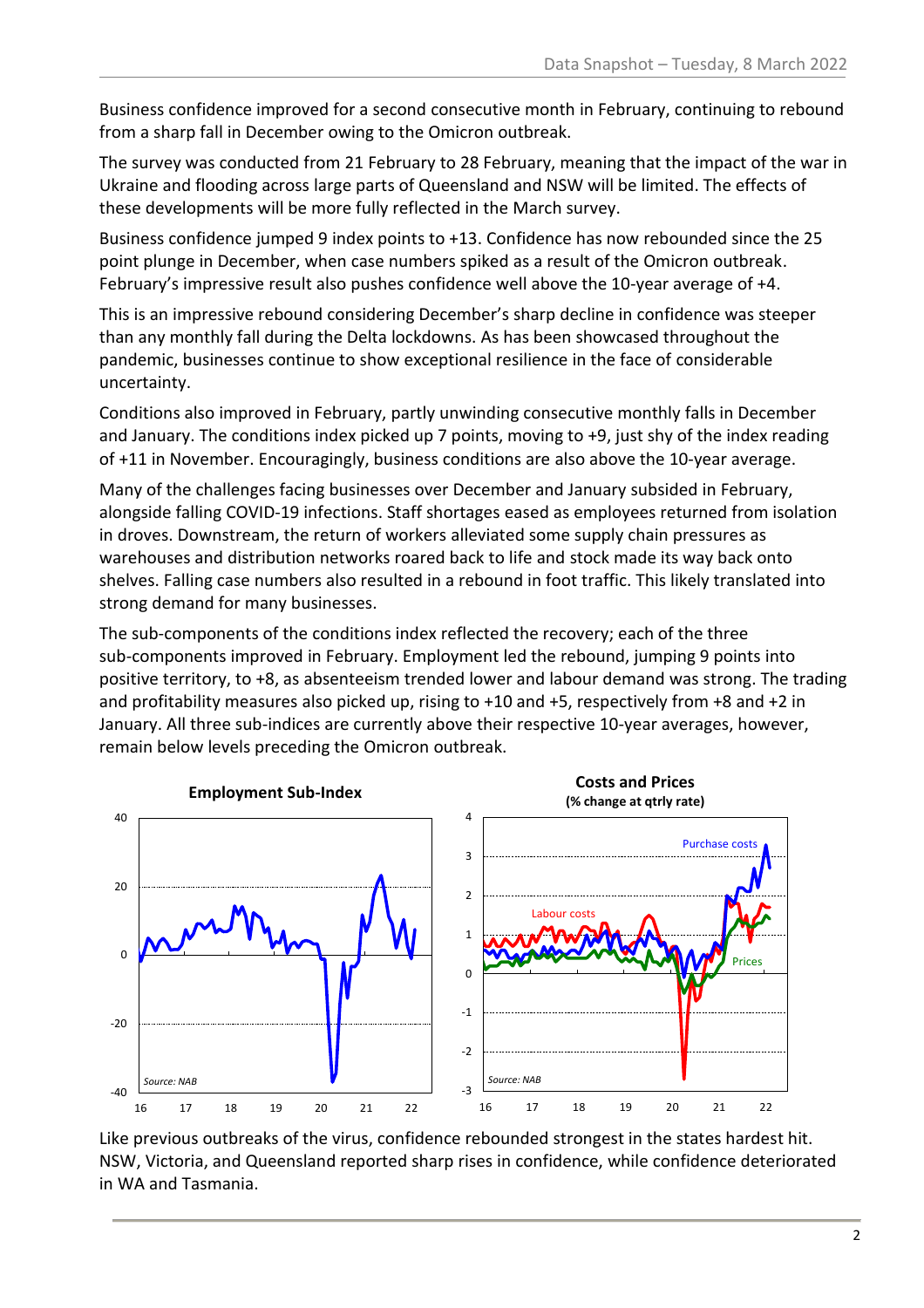Similarly, business conditions improved in all states apart from WA and Tasmania. The improvement in conditions over February was led by Victoria, followed by NSW and SA. Conditions were broadly unchanged in Queensland. Despite monthly falls, conditions remain strongest in WA and Tasmania in trend terms, likely reflecting that these states have been relatively less affected to-date by high COVID-19 case numbers.

Improvements in confidence and conditions were broad-based across industries in February. Confidence rose in every industry, led by recreation & personal services, which was the hardest hit when confidence plummeted in December. Mining, transport & utilities, and retail also saw a marked increase in confidence over the month.

Conditions also rose across all industries, except mining. Conditions recovered strongly in the retail, and transport & utilities industries. In trend terms, conditions are strongest in the mining, wholesale, and finance, business & property sectors.

The survey reveals that input and labour cost pressures are becoming an increasingly large concern for businesses. In February, purchase costs increased by 2.7% in quarterly terms, while labour costs rose at a quarterly pace of 1.7%. Product prices also rose, but by a lower 1.4% on a quarterly basis, as businesses pass on some of their rising costs to maintain profitability.

Cost pressures are of particular concern for input intensive industries. This includes wholesale and manufacturing, as well as construction, which is sensitive to both materials and labour inputs. Customer liaison suggests that supply-chain disruptions continue to be a major issue for businesses and are contributing to growing cost pressures. Further, our customer liaison suggests that these pressures are likely to persist for another 12 months.

Forward looking indicators echo the rebound in confidence and conditions. Forward orders rose to +9. Capacity utilisation also edged higher, rising from 81.7% in January to 82.5% in February.

## **Outlook**

War in Ukraine, severe flooding across large parts of Queensland and NSW, growing price pressures, and the prospect of rising interest rates are headwinds to confidence. However, businesses have demonstrated an incredible ability to bounce back from temporary disruptions.

We expect business conditions to continue to improve over 2022 as the economic recovery persists. Business investment will also continue to be supported by generous tax incentives, strong underlying demand, robust household and business balance sheets, and a continued recovery in the labour market.

> **Jameson Coombs, Associate Economist** Ph: 0401 102 789